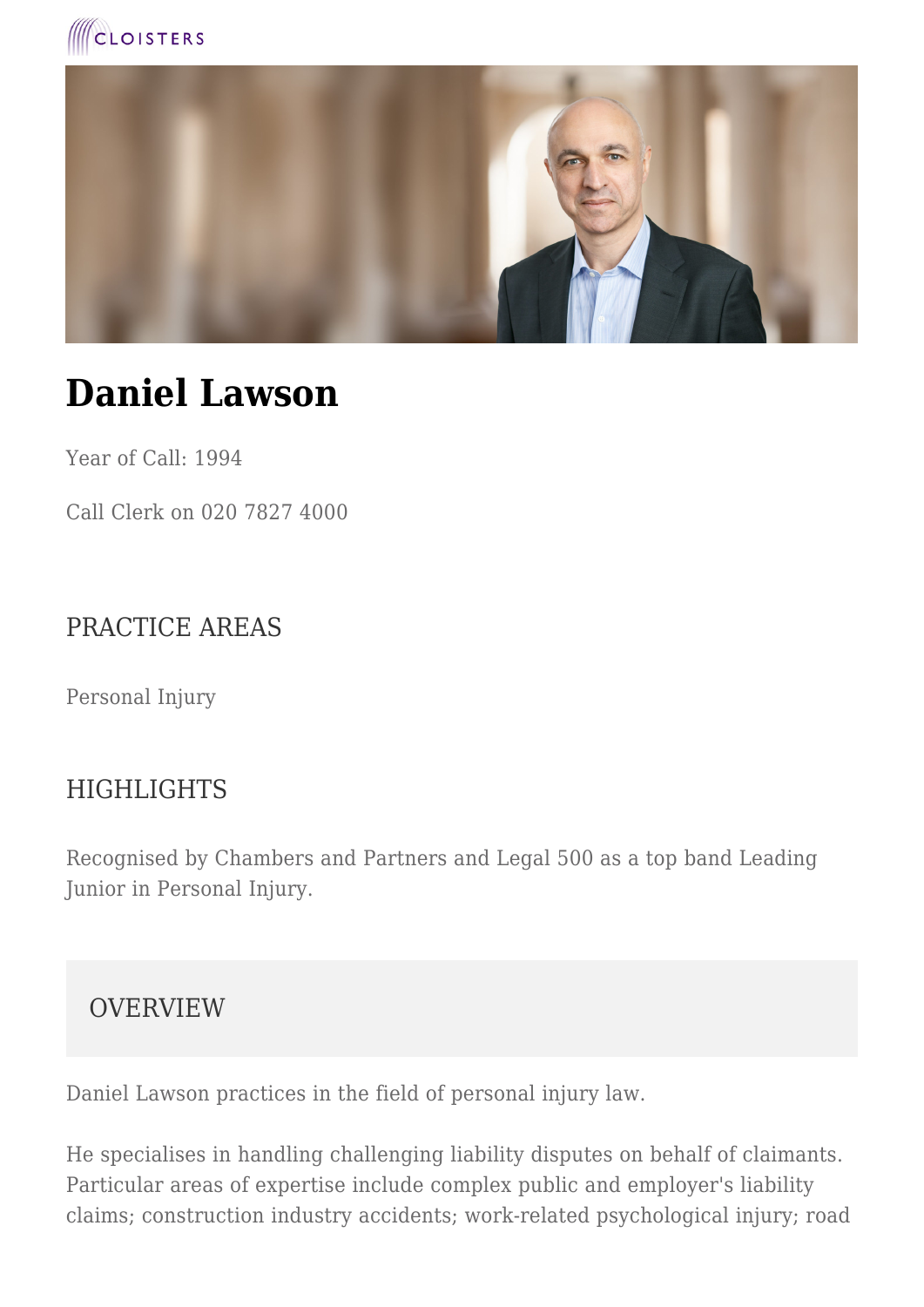

traffic accident reconstruction; insurance coverage disputes; MIB claims.

He generally acts in high value claims involving injuries of great severity. He has wide experience of dealing with spinal cord injury, serious brain injury, amputation claims and fatal accidents. He has also represented claimants who have suffered severe burn injuries due to electrocution or gas explosion.

Dan has for many years been ranked as a leading junior in the field of personal injury law by the main legal directories.

#### REFERENCES

**Chambers & Partners 2022:** "Comfortably the best counsel I've ever used in relation to liability. He has incredible attention to detail and forensic examination of the evidence."

**Legal 500 2022:** "Unquestionably one of the leading claimant PI juniors."

**Chambers & Partners 2021:** "His knowledge of the law and ability to get results for his clients are unparalleled"

**Chambers & Partners 2020:** "A thorough, clever and tactically astute lawyer who is willing to take on difficult and challenging cases."

**Chambers & Partners 2019:** "Often appears unled against silks in complex injury claims. He is known to handle high profile liability cases."

## APPOINTMENTS AND MEMBERSHIPS

APIL

PIBA